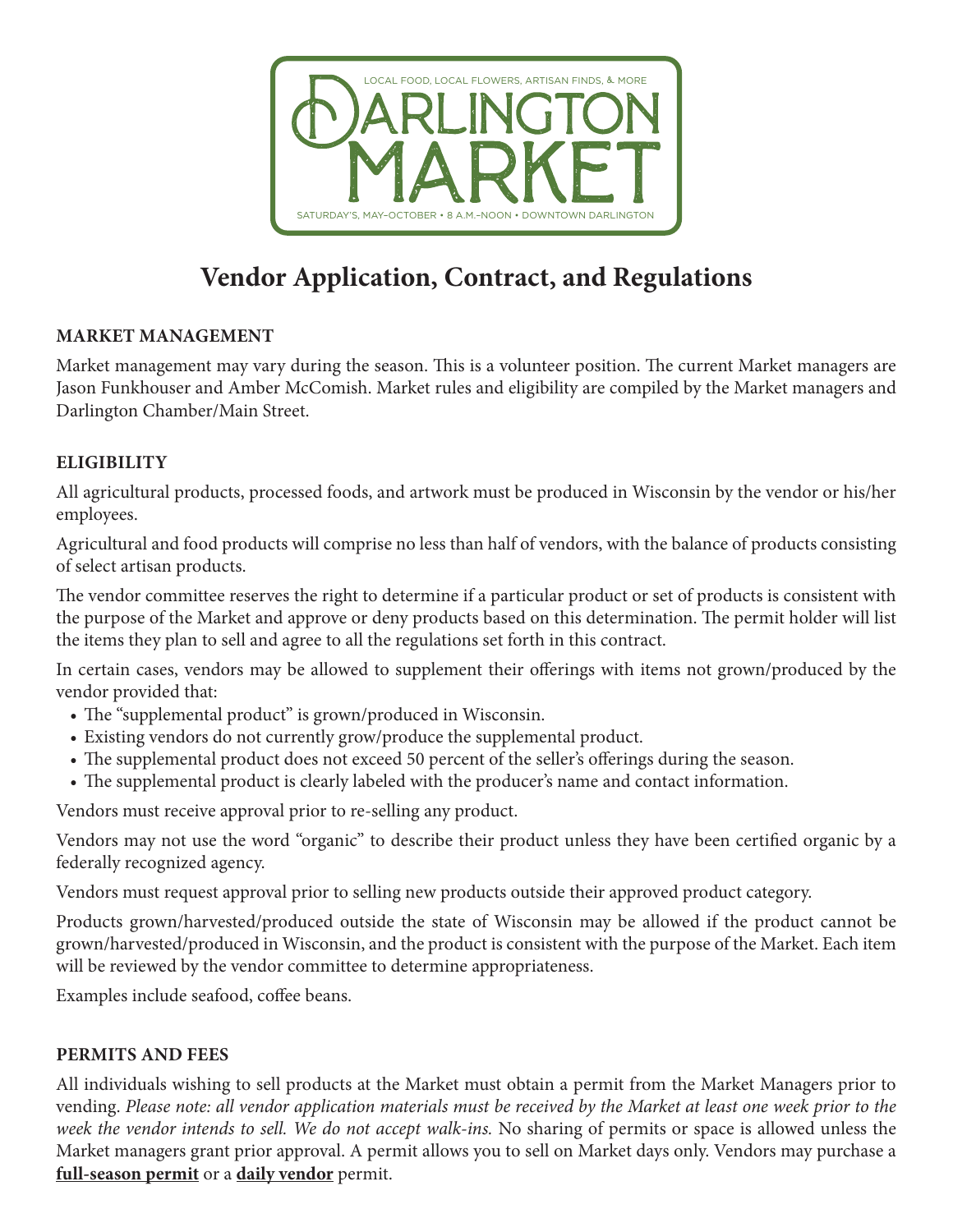Full-season permit holders must commit to vending at least 75% of Market days (18 of the 24 possible days). Full-season permits can be purchased for \$100. Vendors may choose to contribute more if they like. All funds are used strictly for advertising and promotion of the market. Checks can be made payable to the Darlington Chamber/Main Street. No refunds will be given.

Daily vendors will be charged \$8 per day.

## **STATE, COUNTY, AND LOCAL GUIDELINES AND REGULATIONS**

Each vendor must comply with ALL State of Wisconsin, Lafayette County, and City of Darlington laws governing health, packaging, labeling, taxes, scales, weights, and measures. For example:

- All processed foods must be prepared in a certified kitchen per state law. Some exemptions exist for highly acidified home-canned products as outlined in Wisconsin's "pickle bill". In addition, Wisconsin's "cookie bill" allows for the sale of "not-potentially hazardous" baked goods directly to consumers. Vendors who wish to sell products described in these laws must demonstrate their understanding and adherence to these laws prior to approval. See links for more information: https://datcp.wi.gov/Pages/Programs\_Services/ FSHomeCannedFoods.aspx, https://www.wisconsincottagefood.com/
- Vendors with "potentially hazardous" products or processed foods (as defined by the Department of Agriculture, Trade, and Consumer Protection) must display their Retail Food License or Food Processing Plant License.
- Vendors selling non-food items are responsible for obtaining a Seller's Permit, if determined necessary by the Department of Revenue. Sales tax collection and reporting is the responsibility of the vendor.

If you are required to obtain a permit(s) or license(s), a photocopy of the permit(s) or license(s) must be on file with the Market managers prior to participation in the market. If you have questions regarding the necessary permit(s) or license(s), contact the Wisconsin Department of Agriculture, Department of Revenue, or appropriate agency. Failure to obtain all necessary permit(s) or license(s) will result in dismissal from the market.

**Covid-19 Precautions:** Vendors must adhere to all state, county, and local regulations for best practices at farmers' markets. Failure to do so will result in dismissal from the market.

## **DATES AND HOURS OF OPERATION**

The 2021 Darlington Market will begin on Saturday May 1, 2021 and be held each Saturday. The market will end on Saturday October 30, 2021 (weather permitting).

*\*Additional late-season Saturday markets may be held indoors at a local business. If additional late-season markets are held, it is up to the participating vendors to manage and advertise for those markets and additional fees may be required.* 

Official market hours are 8 a.m. to Noon.

- Vendors are encouraged to be ready for sales by 7:30 a.m. and remain set up until noon unless other arrangements are made prior.
- All vendors must arrive by 7:45 a.m. Those arriving late may need to forfeit their usual location.
- All vendors must have the area cleared by 1 p.m.

## **SPACES AND LOCATION**

The market is located in the festival grounds adjacent to Casey's gas station. Spaces will be assigned to full-time vendors and will remain constant for the duration of the season. Daily vendors will be assigned a space the day of the market based on seniority. Daily vendors may not exceed 10 linear feet for their display. Daily vendors may be asked to set-up in different locations from week to week, but an effort will be made to maintain consistant location.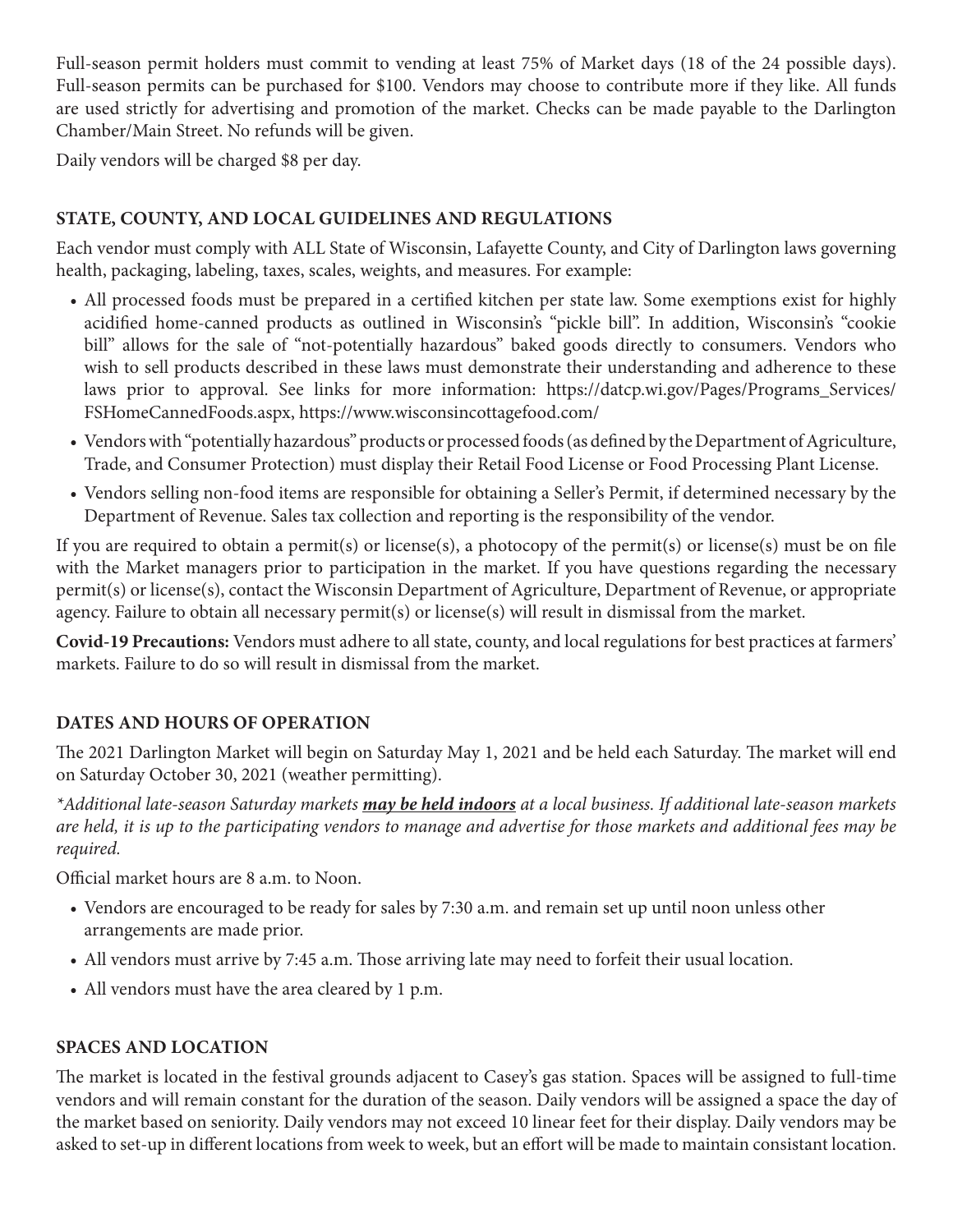#### **ATTENDANCE AT MARKET**

Full-time vendors agree to participate in the market for a minimum 75% of market days and receive a permanent vending location. All vendors must notify the market managers 3 days in advance if they will be absent from attending their regular schedule—family and personal emergencies exempt. Chronically absent full-time vendors will be asked to surrender their stall and move to a daily vendor location.

#### **MAINTENANCE**

Each vendor will furnish their own tables, chairs, bags, extension cords, tent canopies, and any other necessary supplies. Electricity is accessible. Each vendor is responsible for cleaning up all refuse around their booth and making sure that any debris in the festival grounds is cleared. Vendor-generated refuse must be brought home with the vendor and not placed in garbage cans at the park.

**Vendors must move their vehicles to a side street or alternate parking area immediately after unloading and prior to setting up to allow for market goers parking. No vehicles may be driven on the grass areas, no exceptions.**

#### **PRICES**

Each vendor is responsible for their own pricing. Prices should be readily visible to customers. Vendors may use one large sign or smaller signs placed beside each product or by individually pricing items.

#### **MARKET PROMOTION**

Advertising for the Darlington Market is supported solely through vendor fees and consists of posters, banners/ signs, and advertising via social media and radio.

#### **HOLD HARMLESS CLAUSE**

All authorized vendors participating in the Darlington Market shall be individually and severally responsible to the City of Darlington and market organizers and volunteers for any loss, personal injury, deaths, and/or any other damage that may occur as a result of the vendor's negligence or that of its servants, agents, and employees. All vendors hereby agree to indemnify and save the City of Darlington and the Darlington Market organizers and volunteers harmless from any loss, cost, damages, and other expenses, including attorneys' fees suffered or incurred by the City of Darlington by reason of the vendors' negligence or that of its servants, agents, and employees; provided that the vendors shall not be responsible nor required to indemnify the City for negligence of the City, its servants, agents, or employees. No insurance is provided by the City of Darlington or the Darlington Market to participants in the Market.

Individual vendors are strongly encouraged to purchase their own product liability insurance.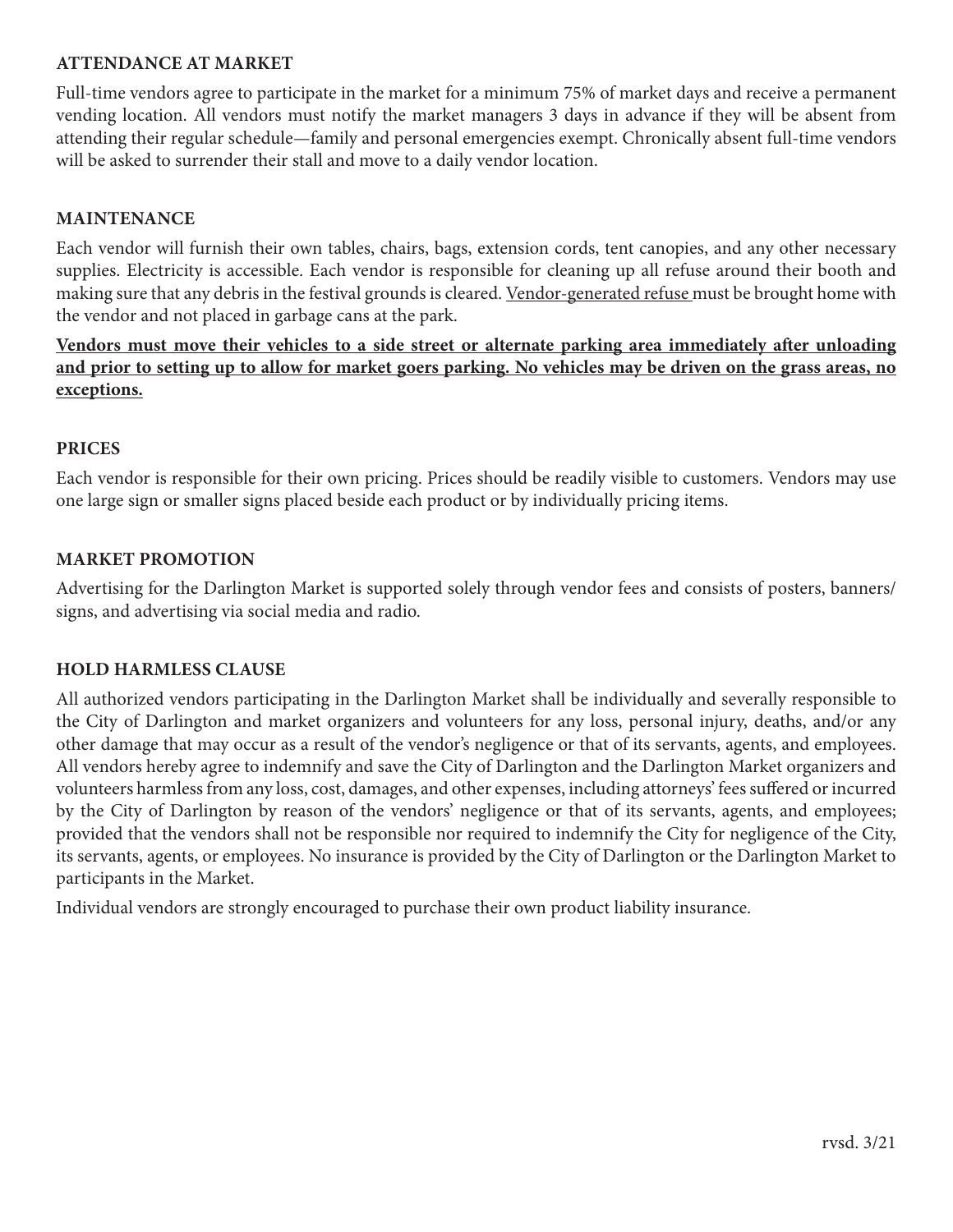

## **Application for 2021 Full-Season Vendors**

(Vendor must attend 75%, or 18 of 24 market days.)

Please list **all** the products you plan to sell at the 2021 Darlington Market. **All** new products must be reviewed and approved.

\_\_\_\_\_\_\_\_\_\_\_\_\_\_\_\_\_\_\_\_\_\_\_\_\_\_\_\_\_\_\_\_\_\_\_\_\_\_\_\_\_\_\_\_\_\_\_\_\_\_\_\_\_\_\_\_\_\_\_\_\_\_\_\_\_\_\_\_\_\_\_\_\_\_\_\_\_\_\_\_\_\_\_\_\_\_\_\_\_ \_\_\_\_\_\_\_\_\_\_\_\_\_\_\_\_\_\_\_\_\_\_\_\_\_\_\_\_\_\_\_\_\_\_\_\_\_\_\_\_\_\_\_\_\_\_\_\_\_\_\_\_\_\_\_\_\_\_\_\_\_\_\_\_\_\_\_\_\_\_\_\_\_\_\_\_\_\_\_\_\_\_\_\_\_\_\_\_\_ \_\_\_\_\_\_\_\_\_\_\_\_\_\_\_\_\_\_\_\_\_\_\_\_\_\_\_\_\_\_\_\_\_\_\_\_\_\_\_\_\_\_\_\_\_\_\_\_\_\_\_\_\_\_\_\_\_\_\_\_\_\_\_\_\_\_\_\_\_\_\_\_\_\_\_\_\_\_\_\_\_\_\_\_\_\_\_\_\_

## I HAVE READ AND AGREE TO ABIDE BY THE REGULATIONS GOVERNING THE DARLINGTON MARKET, THE HOLD HARMLESS CLAUSE, AND INSURANCE STATEMENT

|                                           | Date: |  |
|-------------------------------------------|-------|--|
| Vendor Applicant Signature                |       |  |
|                                           |       |  |
|                                           | Date: |  |
| Market Manager/Chamber Director Signature |       |  |

Please return this page, your \$100 fee, and a copy of any permits that may be required for your product type to:

Darlington Chamber/Main Street 447 Main Street

Darlington, WI 53530

Checks made payable to Darlington Chamber/Main Street.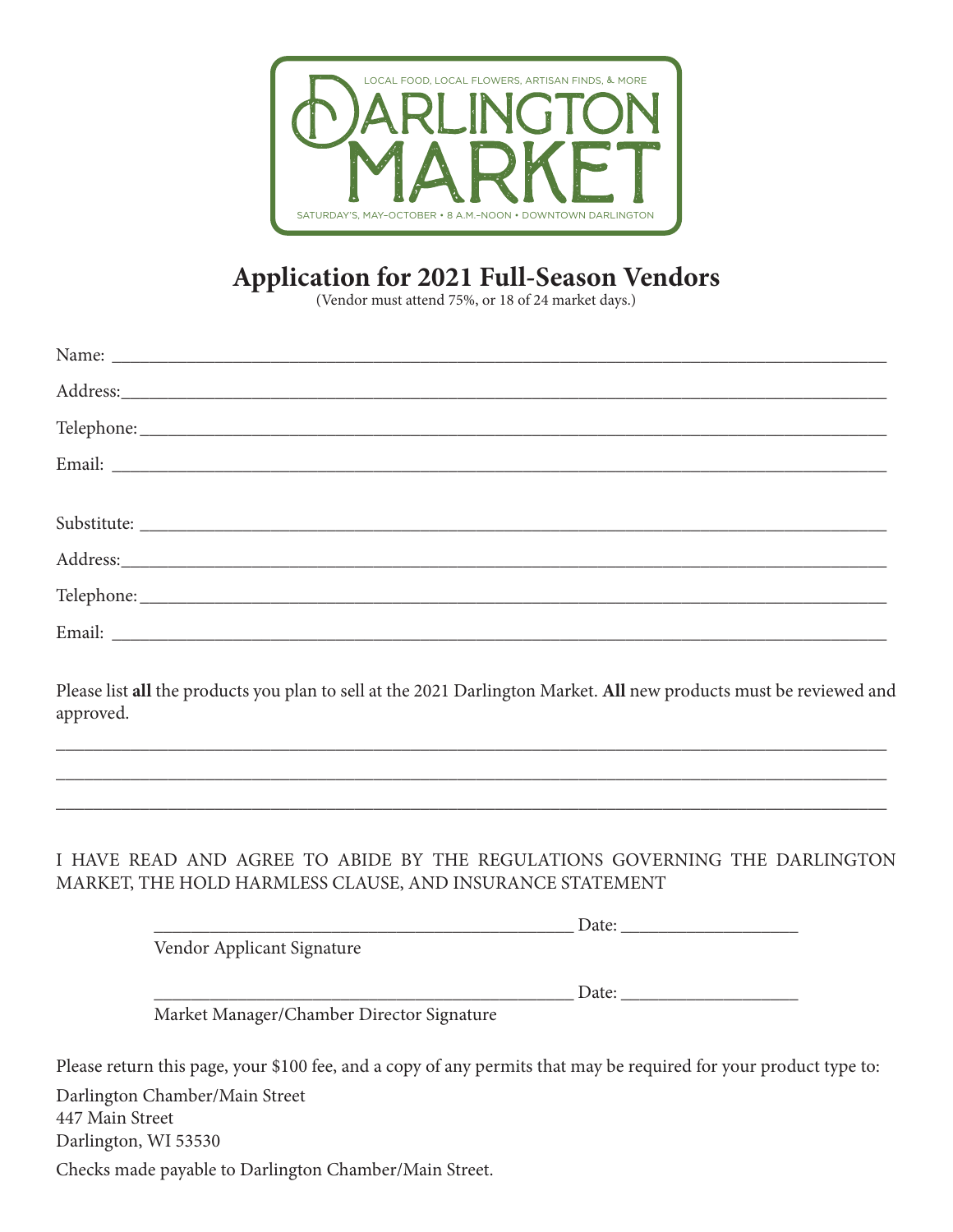

## **Application for 2021 Daily Vendors**

(Vendor must attend 75%, or 18 of 24 market days.)

|                   |  |  | Name: Name: Name: Name: Name: Name: Name: Name: Name: Name: Name: Name: Name: Name: Name: Name: Name: Name: Name: Name: Name: Name: Name: Name: Name: Name: Name: Name: Name: Name: Name: Name: Name: Name: Name: Name: Name: |  |  |                                                                                                   |
|-------------------|--|--|-------------------------------------------------------------------------------------------------------------------------------------------------------------------------------------------------------------------------------|--|--|---------------------------------------------------------------------------------------------------|
|                   |  |  |                                                                                                                                                                                                                               |  |  |                                                                                                   |
|                   |  |  |                                                                                                                                                                                                                               |  |  |                                                                                                   |
|                   |  |  |                                                                                                                                                                                                                               |  |  |                                                                                                   |
|                   |  |  |                                                                                                                                                                                                                               |  |  |                                                                                                   |
|                   |  |  | Please list the products you plan to sell at the 2021 Darlington Market.                                                                                                                                                      |  |  |                                                                                                   |
|                   |  |  |                                                                                                                                                                                                                               |  |  |                                                                                                   |
|                   |  |  |                                                                                                                                                                                                                               |  |  |                                                                                                   |
|                   |  |  |                                                                                                                                                                                                                               |  |  | If you know the date(s) you wish to sell at the 2021 Darlington Market. Please circle them below. |
| May: 1 8 15 22 29 |  |  | August: 7 14 21 28                                                                                                                                                                                                            |  |  |                                                                                                   |
|                   |  |  | June: 5 12 19 26 September: 4 11 18 25                                                                                                                                                                                        |  |  |                                                                                                   |
|                   |  |  | July: 3 10 17 24 31 October: 2 9 16 23 30                                                                                                                                                                                     |  |  |                                                                                                   |

### I HAVE READ AND AGREE TO ABIDE BY THE REGULATIONS GOVERNING THE DARLINGTON MARKET, THE HOLD HARMLESS CLAUSE, AND INSURANCE STATEMENT

|                            | Date: |
|----------------------------|-------|
| Vendor Applicant Signature |       |
|                            |       |
|                            | Date: |
| _ _ _<br>$\sim$            |       |

Market Manager/Chamber Director Signature

Part-time vendors will be granted permission to sell at the Darlington Market if:

- The applicant pays an \$8 fee for each market day (payment may be made day of market if vendor is unsure of days they will be selling)
- The vendor committee approves of the product(s) to be sold and to ensure a diverse mix of products
- The applicant abides by all the regulations set not only by the market committee, but also state guidelines.

Please return this page, and a copy of any permits that may be required for your product type, to:

Darlington Chamber/Main Street

447 Main Street

Darlington, WI 53530

Checks made payable to Darlington Chamber/Main Street.